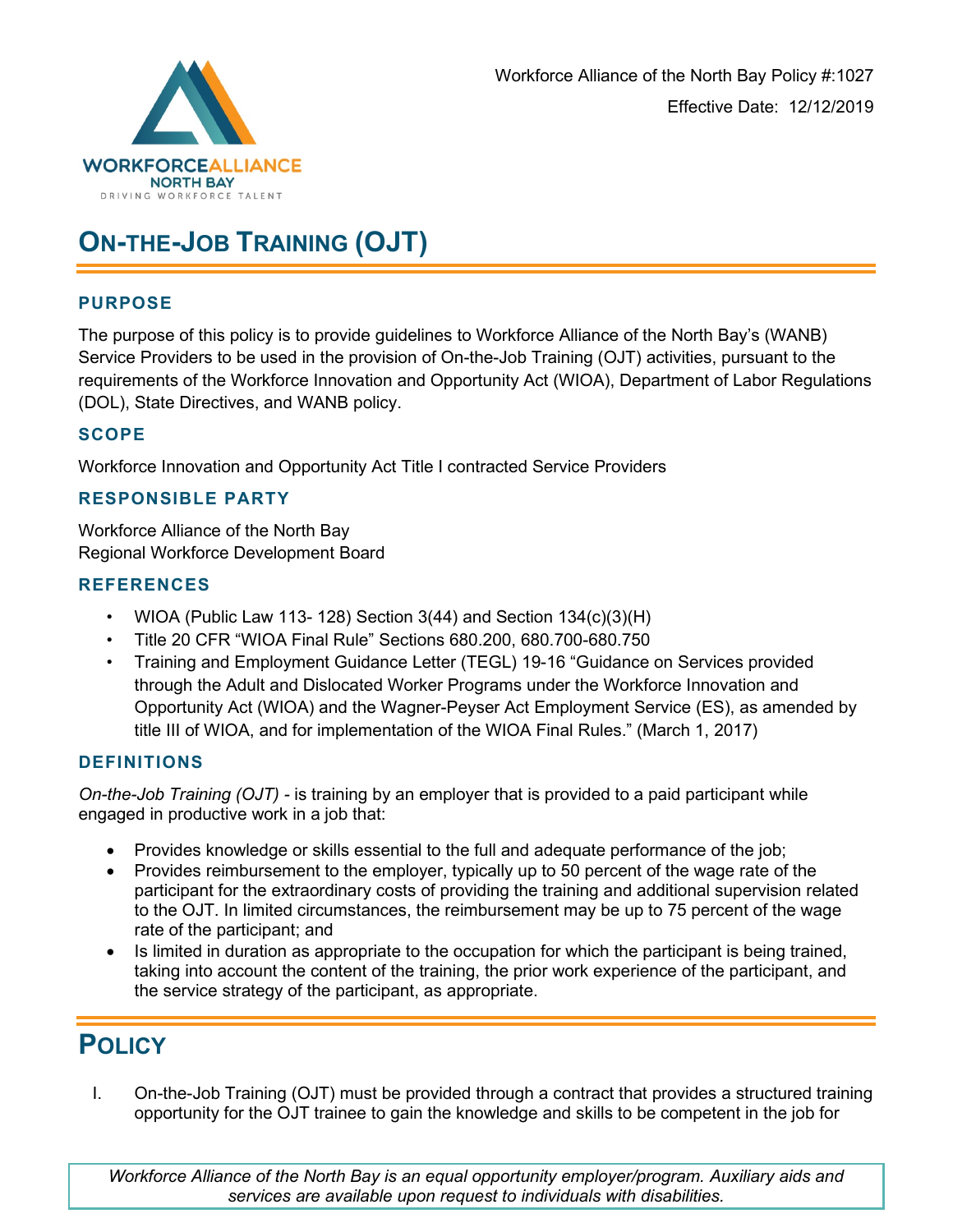which they are hired. The contract must be completed and signed by all parties before the OJT trainee may begin the OJT.

OJT's must be a minimum of four weeks and no more than 26 weeks, not to exceed 1,040 hours, with a starting wage of at least \$15/hr. Exceptions to the minimum wage requirement may be approved by Service Provider Director. Exceptions should take into consideration if the OJT is for a demand occupation and/or part of a career ladder.

OJT may be sequenced with other WIOA program services, such as work experience or classroom training.

- A. Participant Eligibility
	- 1. OJT trainees must meet program eligibility requirements and be enrolled in a WIOA program or special project administered by WANB. OJT may be provided for enrolled participants who are either employed or unemployed.
	- 2. An assessment must be conducted and justify OJT is the appropriate training service. The assessment must support the participant is suitable for OJT based upon the skill requirements of the occupation and employer, the academic and occupational skill level of the participant, the participant's prior work history and experience, and the participant's level of commitment.
	- 3. OJT for employed participants may be provided when the employee is not earning a self-sufficient wage and the OJT relates to the introduction of new technologies, new production or service procedures, upgrading to new jobs that require additional skills, workplace literacy, or other appropriate purposes.
	- 4. Participants who received funding through an Individual Training Account (ITA) or other WIOA funded training may also be eligible for OJT.
- B. Employer Eligibility
	- 1. To qualify for an OJT contract, the employer must meet the following requirements:
		- a) Has not previously exhibited a pattern of failing to provide OJT trainees with continued long-term employment as a regular employee with wages, benefits, and working conditions at the same level as other employees performing the same type of work for the same length of time.
		- b) Verifies WIOA funds will not be used to relocate operations in whole or in part.
		- c) Has operated at its current location for at least 120 days. If less than 120 days, employees were not laid off at the previous location as a result of the relocation.
		- d) Must not have workers currently in a layoff status or utilize OJT participants to fill job openings as a result of a labor dispute.
		- e) OJT funds will not be used to directly or indirectly assist, promote, or deter union organizing.
		- f) The OJT will not result in the full or partial displacement of employed workers or alter promotional opportunities for current employees.
		- g) Must comply with the non-discrimination and equal opportunity provisions of WIOA and its regulations.
		- h) Must provide trainees the same worker's compensation, health insurance, unemployment insurance, retirement benefits, etc. as regular non-OJT employees.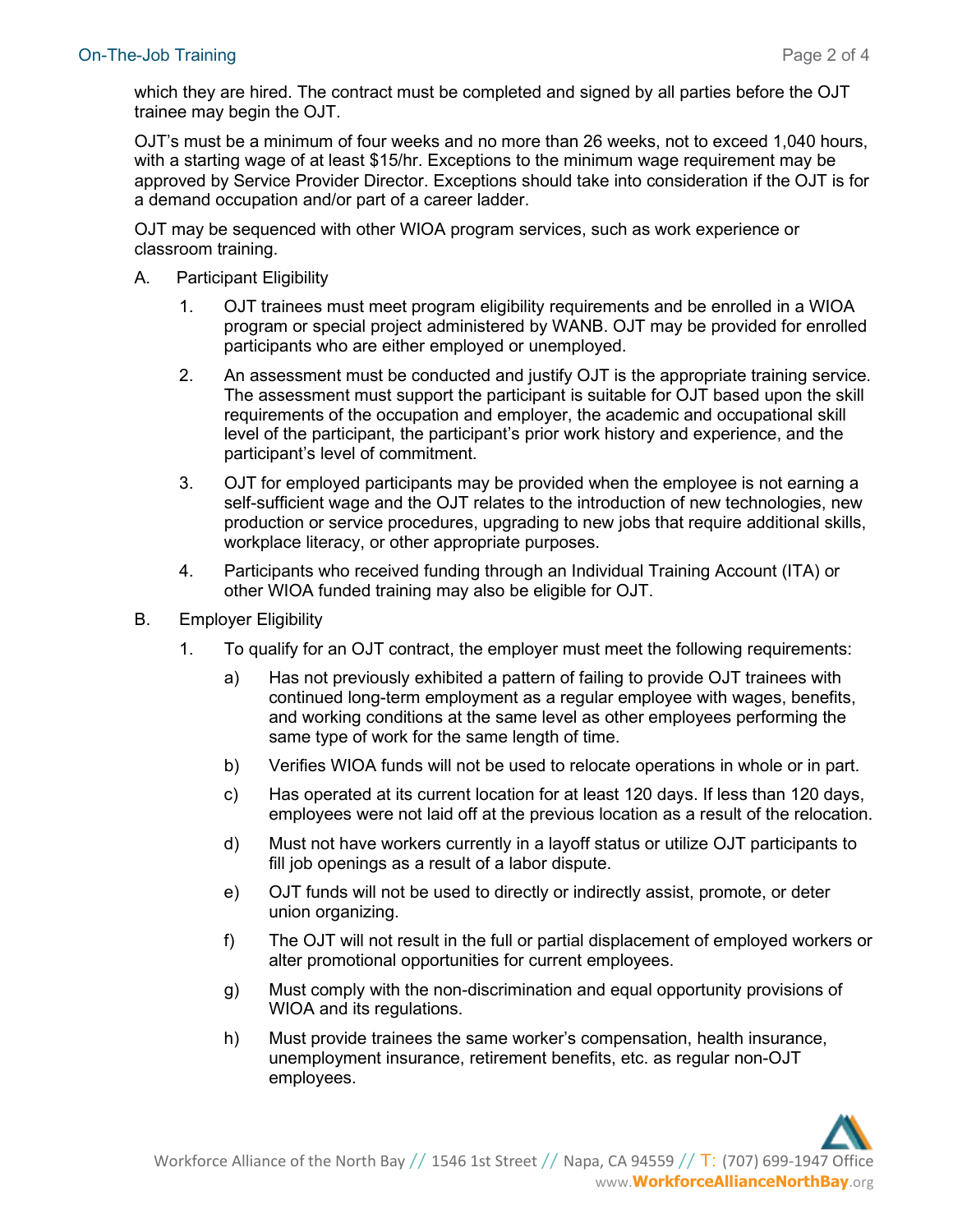- i) Pay OJT wages at the same rate, including periodic increases, as other participants or employees who are similarly situated in comparable occupations with the same employer, and who have equivalent training, experience and skills; and, no less than the higher of the rate specified in section 6(a)(1) of the Fair Labor Standards Act of 1938 (29 U.S.C. 206(a)(1) or the applicable Federal, State or local minimum wage.
- j) Must be financially solvent and have adequate payroll record keeping systems that track hours worked, gross pay, deductions and net pay.
- 2. These requirements must be documented in the case file.
- 3. OJT contracts may be written with registered apprenticeship programs or participating employers in registered apprenticeship programs.
- 4. Liquor stores, bars, grocery stores, restaurants, churches or any building where religious sectarian activities are conducted, and home-based businesses may not qualify to participate in the OJT program if they cannot provide permanent full-time employment that leads to self-sufficiency.
- 5. Training positions for commission salespersons, temporary or seasonal workers do not qualify for OJT.
- C. Employer Reimbursement
	- 1. Employers may be reimbursed up to 50 percent of the wage rate of an OJT trainee for the extraordinary costs of providing the training and additional supervision related to the OJT. The primary wage rate cannot be in the form of a commission.
	- 2. OJT reimbursements must be for regular wages paid by the employer. Payments for overtime, vacation, holidays, sick leave, work plant closures or any time in which training does not occur is not allowable.
- D. Training Duration
	- 1. Training shall be limited to the period of time required for a participant to become proficient in the occupation for which they are receiving the OJT. In determining the appropriate length of training, the following factors should be taken into consideration: the skill requirements of the job, the Specific Vocational Preparation (SVP) Code, the academic and occupation level of the participant, and the participant's prior work experience.
		- a) On the Job training must be at a minimum four weeks and no more than 26 weeks, not to exceed 1040 hours.
- E. OJT Contract
	- 1. An OJT contract (Agreement) is required for every participant entering into an OJT program. The Agreement stipulates the general terms and conditions that must be adhered to by the Employer and Service Provider. The Agreement includes the requirements of WIOA rules and regulations, the occupation, skills and measurable competencies to be learned and the length of time the training will be provided.
	- 2. Prior to the start of the training, the Employer, the Service Provider and Trainee must sign the Agreement.
	- 3. Any modifications to the Agreement must be in writing, signed and dated by all parties prior to the effective date of the modification. Verbal modifications are not valid.